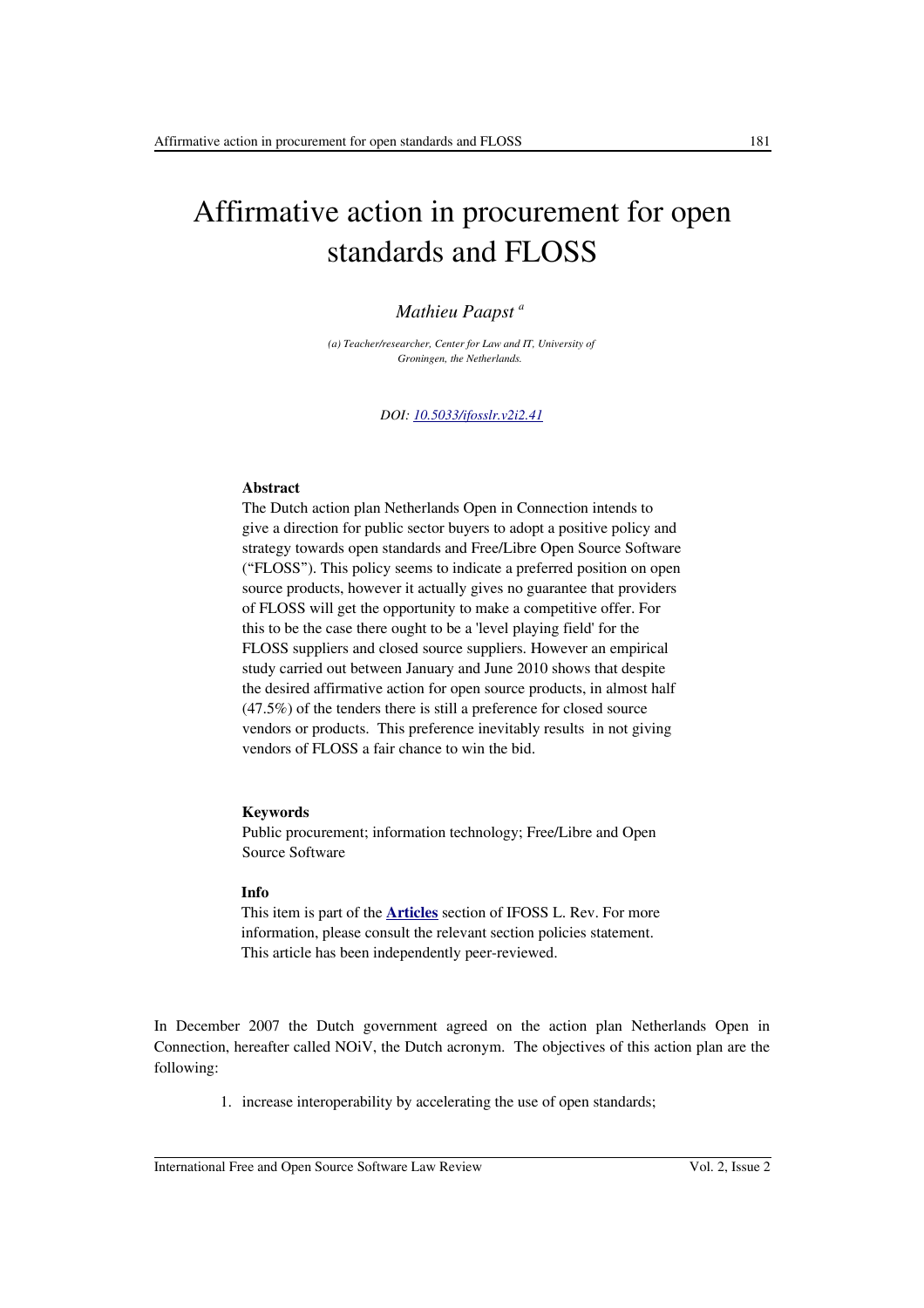- 2. reduction of supplier-dependence through a faster introduction of open source software and open standards;
- 3. promotion of a level playing field in the software market, promotion of innovation and of the economy by forceful stimulation of the use of open source software, and by giving preference to open source software during the process of IT acquisition.

To reach these goals the action plan described a number of policies for open standards and open source software. A vast number of these policies directly affected the process of IT procurement within government organisations. A central question for research has been selected: How and under what circumstances does a policy like the action plan NOiV influence behaviour regarding the practice of public tenders?

A subsidiary question is: "Does European procurement law give a fair chance to vendors of FLOSS software or do we need a affirmative action in order to guarantee fair competition?"

# **Dutch principles and policies**

The action plan NOiV describes three principles for the acquisition of FLOSS by organisations in the (semi) public sector.

### **Principle 1: Open source is not mandatory, but its use should be strongly encouraged.**

This principle primarily intends to give a direction for politicians and civil servants to adopt a positive policy and strategy towards open source software. It means that organisations in the (semi) public sector, although not required to choose open source software in all cases, are expected to promote the use of open source software within their organisation. By January 2010 they had to develop an implementation strategy for the procurement, purchase and use of open source software. The political administrative preference for open source software then needed to be translated into that strategy.

#### **Principle 2: Open source software should be preferred if it is equally suitable.**

This principle intends to give a direction for government buyers to adopt a positive policy and strategy towards open source software. A possible way to do this is to prescribe weighted award criteria that create a preference for vendor independent solutions. Award criteria in a tender shall be clear and unambiguous and the assessment method must be verifiable, transparent and objective.<sup>[1](#page-1-0)</sup> It is therefore important for public sector buyers to clarify the conditions required for the IT solution in advance in order that suppliers will be put in a position to submit their strongest bids ans obtain the highest number of points they can. As long as they relate to the object of the tender the tendering organisation is free to apply various criteria to determine the most economically advantageous offer, including so-called vendor independent award criteria.

The following are examples of vendor independent award criteria:

<span id="page-1-0"></span><sup>1</sup> Directive 2004/18/EC

International Free and Open Source Software Law Review Vol. 2, Issue 2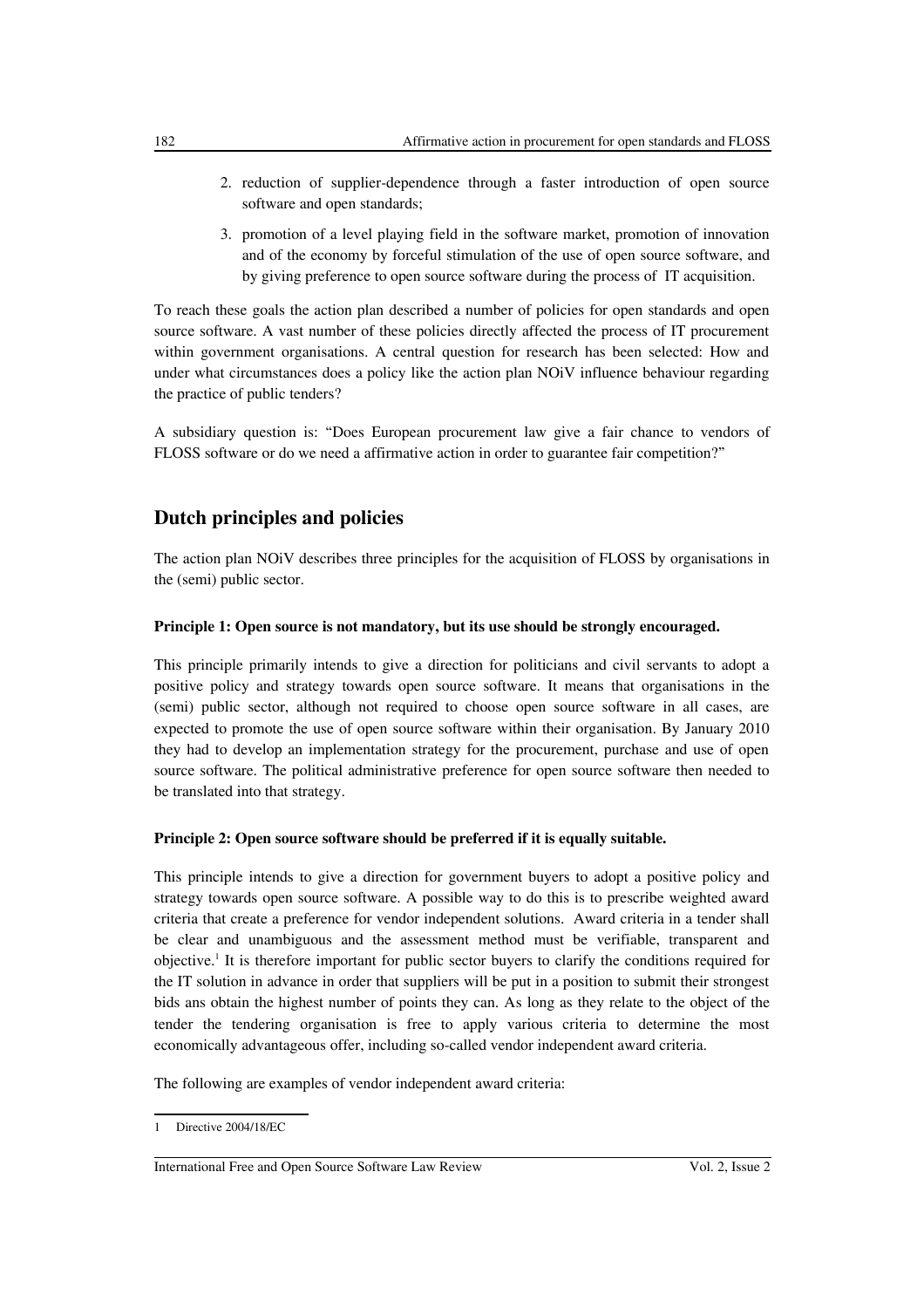- The software is database independent and works with databases of several suppliers, including open source databases.
- The user interfaces are browser independent.
- The software can run on more than one operating system (eg. Windows, Linux or Apple).
- Support for the software can be delivered by several (independent) suppliers.
- There are one or more independent user groups or free accessible communities involved in the further development of the software.
- The software uses open specifications and standards.
- The legal terms of use refer to aspects such as availability of the source code and the conditions for modification and distribution of the software.

Determining the weight of such award criteria in terms of percentage could also be included in the implementation strategy document. If an organisation actually prefers supplier independent software they can use a high weighting for these criteria. Although the criteria do not exclude closed source proprietary solutions, they can value a bid using FLOSS and open standards more than an equivalent and equally suitable bid using closed source proprietary software.

## **Principle 3: Providers of open source software should have the same opportunities as providers of closed source software.**

Although the two principles discussed above seem to indicate a preferred position for Free and Open source software at first glance, they actually give no guarantee whatsoever that providers of FLOSS will get the opportunity to make a competitive offer. For this to be the case there ought to be a 'level playing field' for the Free and open source software providers and the closed source software suppliers. The action plan mentions this in the following way:

> *"The Cabinet wants procurement and purchasing processes of software to give the same opportunities to providers of open source software (...)." [2](#page-2-0)*

This is a surprising admission by the Dutch government: that the current European procurement laws and procedures have not yet accomplished the creation of this level playing field in the software market and are therefore, one could argue, not realizing their initial goal which is stimulating competition in order to complete the European single market.

Dutch vendors of proprietary closed source software however argued that the preference of the Dutch government for Free and Open source software is in fact a violation of European procurement laws.<sup>[3](#page-2-1)</sup>

<span id="page-2-0"></span><sup>2</sup> Actionplan Netherlands Open in Connection, p.17

[http://www.whitehouse.gov/files/documents/ostp/opengov\\_inbox/nl-in-open-connection.pdf](http://www.whitehouse.gov/files/documents/ostp/opengov_inbox/nl-in-open-connection.pdf)

<span id="page-2-1"></span><sup>3</sup> See e.g.:<http://www.channelweb.nl/nieuws.jsp?id=3196657>(Dutch)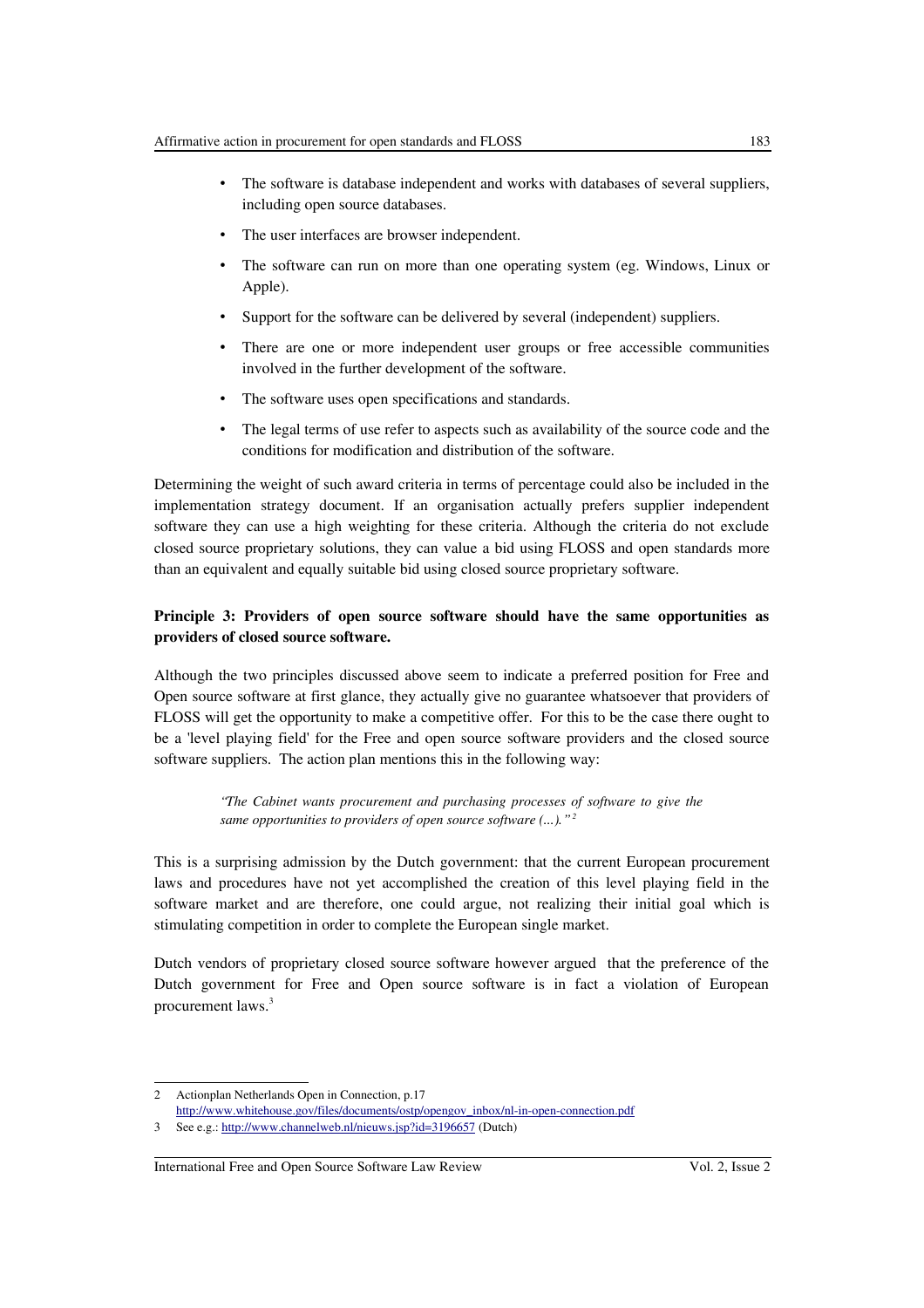## **Research**

To see if European procurement law does give a fair chance to vendors of FLOSS empirical quantitative research was carried out which asked for the data of 94 Dutch calls for tender, published between January and June 2010, that followed the open procedure and that consisted of the delivery of software of some kind.<sup>[4](#page-3-0)</sup> Out of the total sample of 94 calls, data relating to 80 tenders was received, a response rate of 85,1%.

All these tender documents were examined on 25 different aspects, such as the needs or wants for open standards, vendor independent award criteria, the possibility to use ODF (a document format based on an open standard) for the bid and the possible preference for open or closed source products.

## **Results**

The following results emerged:

In 36 cases (45%) the tender documents mentioned a need or want for open standards in general. In the remaining 44 cases open standards were not requested. This is not a very positive result considering the fact that it has been Dutch policy to ask for open standards since 2002 when the Dutch Parliament adopted the motion "Vendrik." <sup>[5](#page-3-1)</sup> Under that motion the government was asked to ensure that by 2006 all public sector software used open standards. To reach this ambitious goal it would seem necessary to ask for open standards in all public sector tenders.

| <b>Request for open<br/>standards</b> | <b>Frequency</b> | Percent |
|---------------------------------------|------------------|---------|
| Yes                                   | 36               | 45      |
| N <sub>o</sub>                        | 44               | 55      |

*Table 1: Frequency of needs and wants for open standards*

The possibility of a vendor using the odt (ODF) format for his bid was considered. According to the action plan all the ministries and subsidiary government bodies should be able to receive documents in the ODF open standard by January 2009 at the latest.<sup>[6](#page-3-2)</sup>

In almost half of the cases (45%) the use of ODF was possible. In the other 46.2% it was not

<span id="page-3-0"></span><sup>4</sup> The tenders that asked for Voice over IP technologies or printer hardware with printer drivers were not included in the sample of 95 tenders due to technical expertise limitations.

<span id="page-3-1"></span><sup>5</sup> Lower Chamber, 2002/2003, 28 600 XIII, nr. 30 (Dutch) The motion, named after its initiator Kees Vendrik,who is a former member of Dutch parliament, also asked for ambitious steps to ensure the preference and stimulation of FLOSS.

<span id="page-3-2"></span><sup>6</sup> Actionplan Netherlands Open in Connection, p.9 [http://www.whitehouse.gov/files/documents/ostp/opengov\\_inbox/nl](http://www.whitehouse.gov/files/documents/ostp/opengov_inbox/nl-in-open-connection.pdf)[in-open-connection.pdf](http://www.whitehouse.gov/files/documents/ostp/opengov_inbox/nl-in-open-connection.pdf)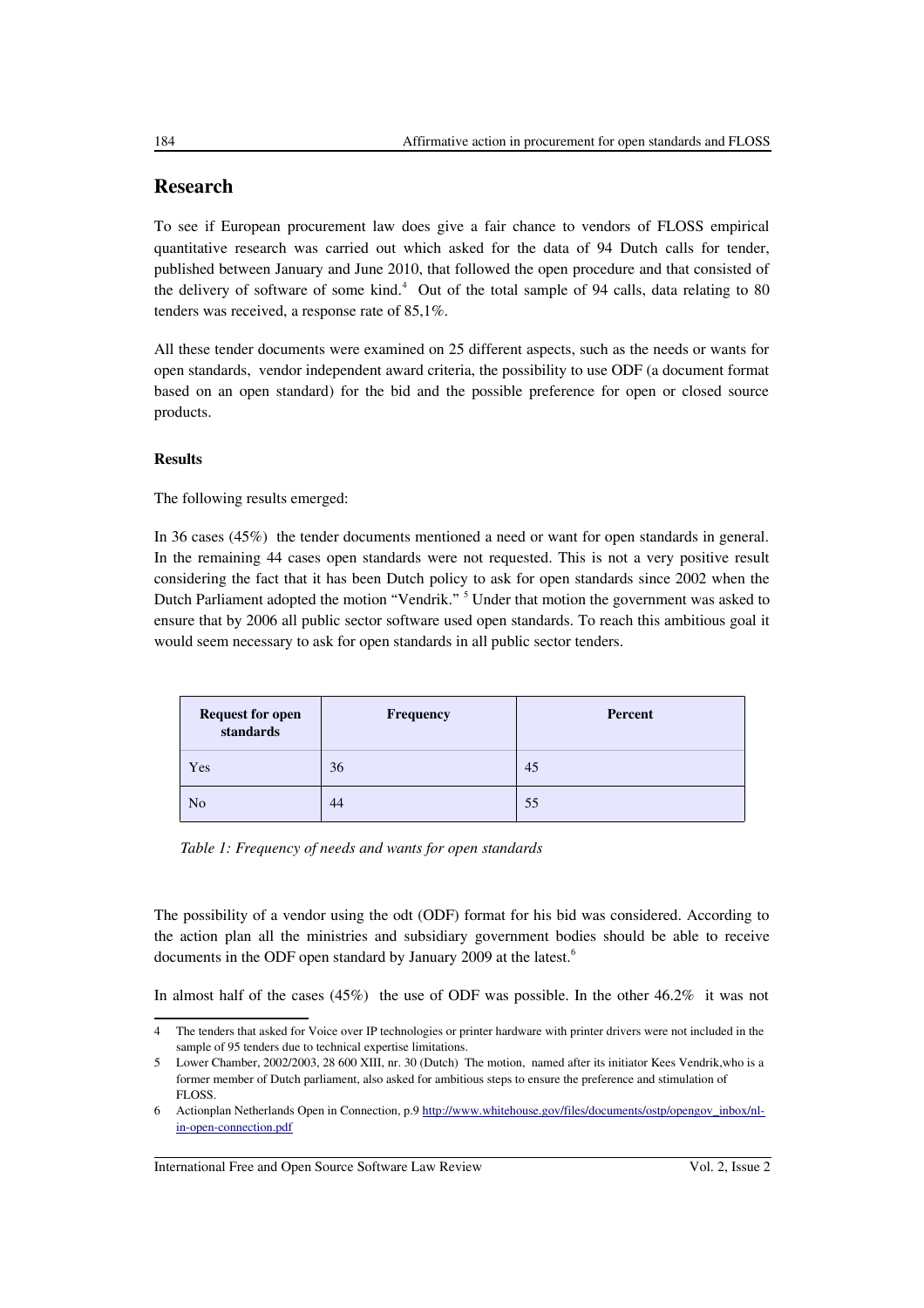possible, however this was mainly caused because the tendering organisation demanded the use of the PDF format. Only in one case both PDF and ODF were not possible because a vendor was obliged to use a Microsoft Word and excel format suitable for Windows XP.

In the 7 remaining cases (8.8%) a digital bid was not requested by the tendering organisation.

| Possibility of using<br><b>ODF</b> | Frequency | Percent |
|------------------------------------|-----------|---------|
| Yes                                | 36        | 45      |
| N <sub>o</sub>                     | 37        | 46.2    |
| n/a                                | 7         | 8.8     |

*Table 2: Frequency of possibilities to deliver the bid in ODF*

Looking at the possible presence of a preference for FLOSS, in 22 cases (27.6%) a preference for FLOSS, or more particularly "Open source licensing", was mentioned. This was mostly done by mentioning the action plan NOiV as a principal guideline for the procurement of software or by actually mentioning that the customer preferred open source software. One should keep in mind that this is not the same as a preference for a named open source product or vendor. At first glance 27.6% seems to be a positive result, however in only 15 cases (18.8% ) the preference actually resulted in a reward of extra points under the weightings applied to the award criteria. This means that in 7 cases (8.8%) a preference has been mentioned, but a vendor would not get extra points for offering a FLOSS product. In 1 case there was a preference for FLOSS combined with a clear preference for a named enterprise edition "open source" product. For the purposes of this survey, this was counted as a preference for FLOSS with reward of extra points . However, it is highly debatable whether an "enterprise edition" can fulfil the same goals as a community edition whether it helps to reach the NOiV objective of reducing the dependence on suppliers. There is a strong argument that buying an enterprise edition which is not being delivered under an OSI approved license (or something broadly similar) is basically the same as a closed source proprietary product, having the same disadvantages.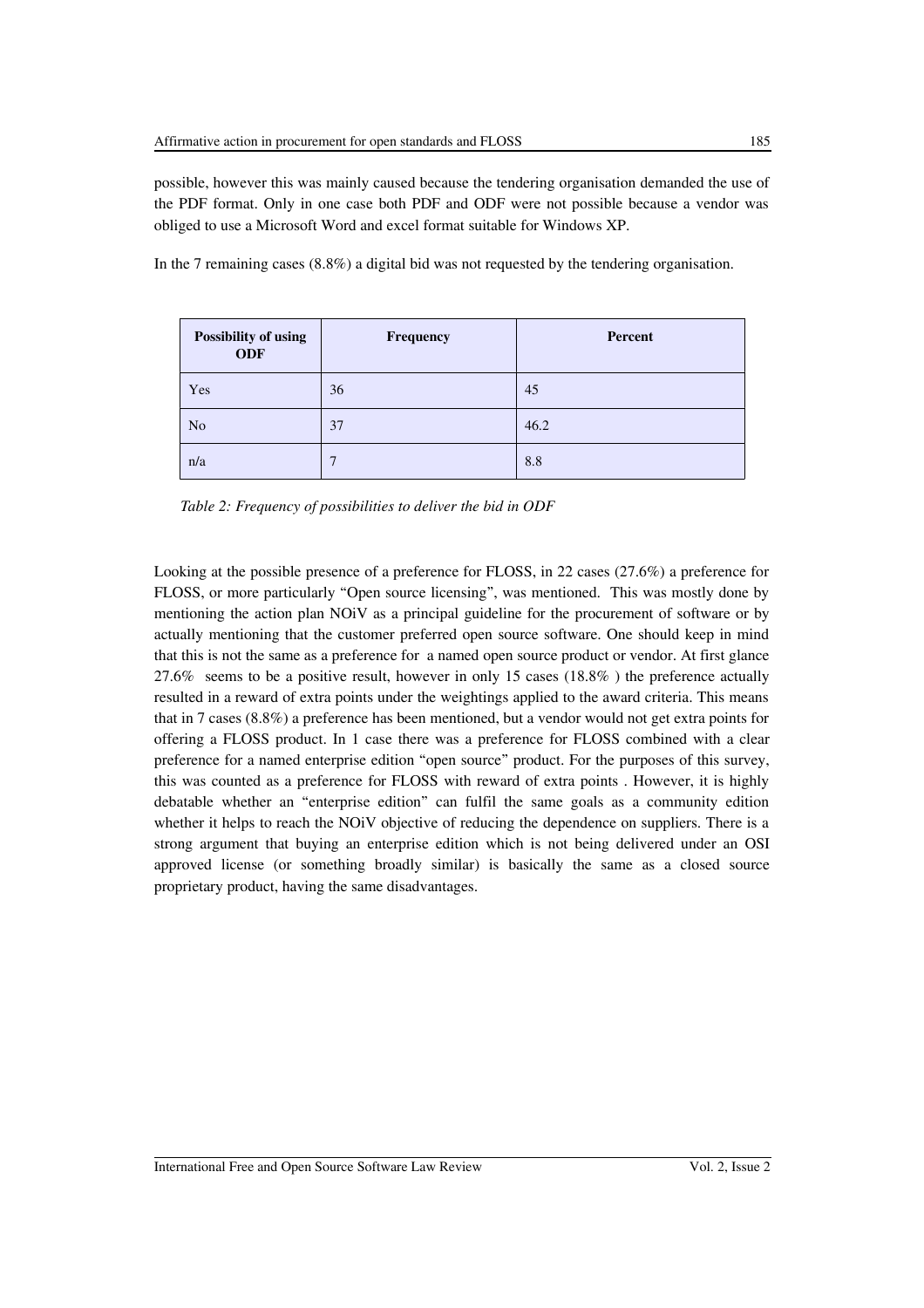| <b>Preference for</b><br><b>FLOSS</b>   | <b>Frequency</b> | Percent |
|-----------------------------------------|------------------|---------|
| FLOSS preferred and   15<br>rewarded    |                  | 18.8    |
| FLOSS preferred but   7<br>not rewarded |                  | 8.8     |
| FLOSS not preferred                     | 58               | 72.4    |

*Table 3: Preference for FLOSS* 

The tender documents were examined for a preference for closed source software, and in particular a preference for a named closed source product or vendor. The mere use of a trademark or product name in public procurement (which is actually a widespread practice)<sup>[7](#page-5-0)</sup> was not, by itself, considered sufficient to demonstrate such a preference. In lots of cases trademarks and product names are used to describe both the current architecture and the software the new solution has to integrate with.<sup>[8](#page-5-1)</sup> For the purpose of this study, such a use of trademarks and product names was not taken to have established a clear preference for a product or vendor, although one could argue that it becomes a discriminating preference the moment compatibility is required with previously purchased proprietary software, especially if the technical specifications needed for that compatibility are not publicly available and freely usable.<sup>[9](#page-5-2)</sup>

For the purposes of this study, actual discriminatory use of trademarks, patents, types, and legal and technical conditions in relation to the vendor or product which was the subject of the procurement needed to be present in order to establish a preference for closed source vendors or products. In 29 cases (36.2%) a clear preference for a named closed source product or a closed source vendor was found. Accordingly in these 29 cases other vendors than the preferred one did not have a fair chance to win a bid.

<span id="page-5-0"></span><sup>7</sup> See e.g. OpenForum Europe, 2008. "OFE Monitoring Report: Discrimination in Public Procurement Procedures for Computer Software in the EU Member States", where 34 out of 136 tender notices mention trademarks in procurement documents.<http://www.openforumeurope.org/press-room/press-releases/procurement-study-release.pdf>

<span id="page-5-1"></span><sup>8</sup> According to Rishab Gosh et al, "Guidelines on Public Procurement of Open Source Software", this might not be a legitimate functional requirement according to article 23 (8) of the Directive 2004/18/EC since software can usually be described in terms of standards and functionality.

<span id="page-5-2"></span><sup>9</sup> In decision T-345/03 of 12/03/2008 the Court of first instance of the European Community considers that the Commission infringed the principle of equal treatment as between tenderers by failing to make available to all the prospective tenderers from the beginning of the tendering procedure the documentation relating to the technical architecture and source code and that that infringement could thus have affected the award of the contested contract. <http://curia.europa.eu/>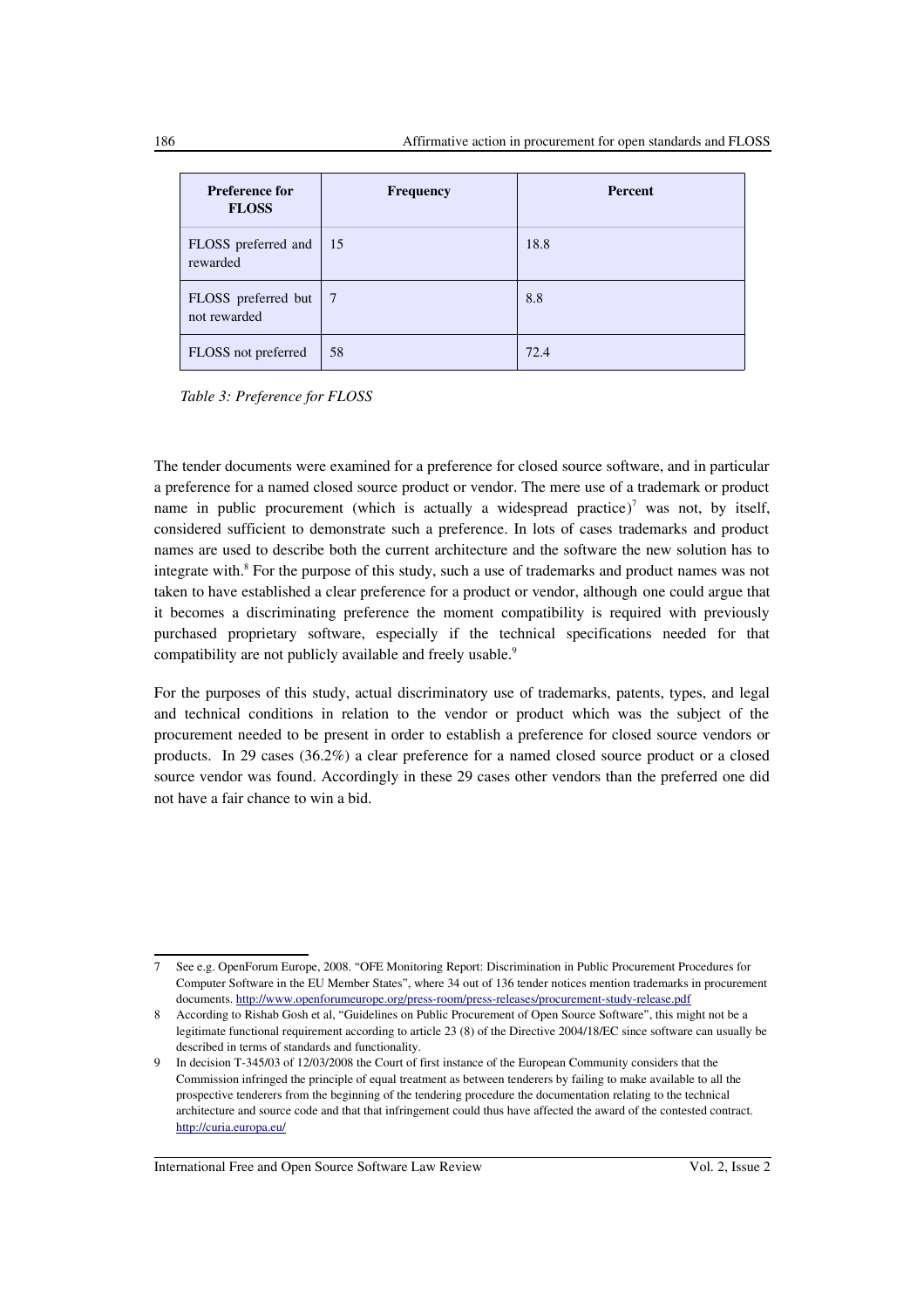| <b>Preference for</b><br>closed source<br>vendor or product | Frequency | Percent |
|-------------------------------------------------------------|-----------|---------|
| Yes                                                         | 29        | 36.3    |
| N <sub>o</sub>                                              | 51        | 63.7    |



In practice there are many examples of discriminatory criteria used to give a preferred position to named closed source proprietary software or vendors, including:

- 1. Asking for a named product or licence of a named product (eg. tender for Windows licenses)
- 2. Asking for a reseller of either licences of the closed source installed base or new named closed source software.
- 3. The vendor must be a certified and recognised partner of a named closed source product.
- 4. The vendor must have an agreement with Microsoft for technical support on the product.
- 5. The product must be certified by a named closed source vendor.
- 6. The vendor must deliver a new product and have permission to expand the closed source installed base.
- 7. The vendor must employ Microsoft certified employees.
- 8. Asking for an operating system that can be downgraded to Windows XP.
- 9. Asking for an operating system that can be used together with the Microsoft Campus Agreement.
- 10. Tendering for hardware (e.g. laptops) while also asking for named software (in most cases Microsoft) to be installed on that hardware.

In two of these 29 cases the tendering organisations actually mentioned that they had a preference for a named closed source product and vendor.

Finally some of the other criteria that could prevent vendors, and in particular FLOSS vendors, from making a bid and having a fair chance of winning were considered. In 9 other cases restrictions were found that made it very difficult or impossible for vendors to offer a FLOSS product.

Some examples of these criteria are the following:

1. If your bid is open source you should give extra guarantees concerning the stability of the open source community.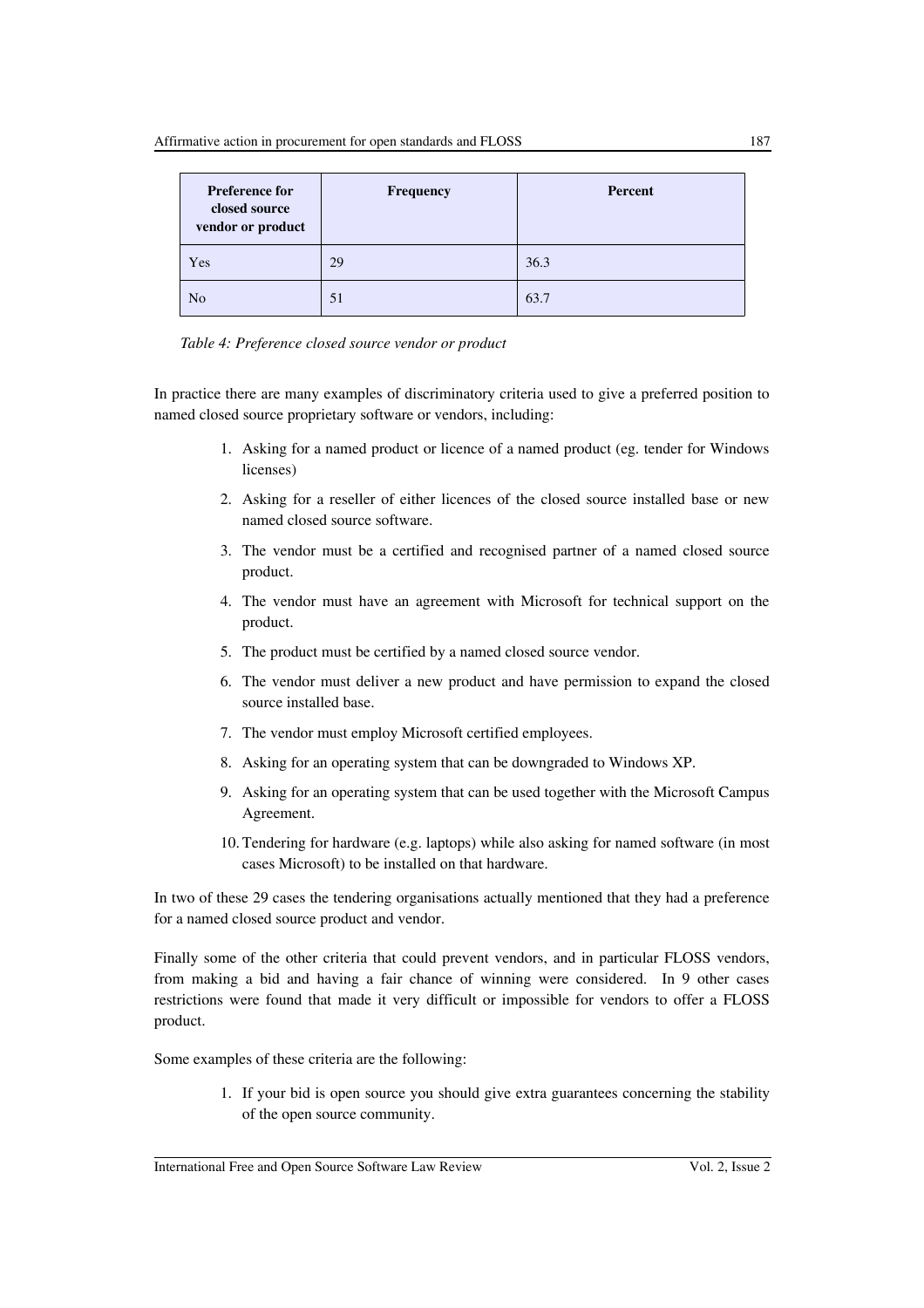- 2. The vendor has to be the copyright owner.
- 3. Extra points are to be awarded if interoperability with a named closed source product is already integrated within the offered product.
- 4. Not allowing licences to be offered for a "zero-price".
- 5. Demanding that offered applications must be certified by Microsoft, are Oracle 10 compliant and use the official Microsoft style guide as much as possible.

| <b>Restrictions</b><br>preventing fair<br>competition | <b>Frequency</b> | Percent |
|-------------------------------------------------------|------------------|---------|
| Yes                                                   | 38               | 47.5    |
| N <sub>o</sub>                                        | 42               | 52.5    |

*Table 5: Frequencies of restrictions for FLOSS vendors* 

This shows that despite the desired affirmative action for Free/Libre and Open Source Software in almost half (47.5%) of the sampled tenders there was still a preference for closed source vendors or products. This preference inevitably results in vendors of FLOSS products not receiving a fair chance to win the bid.

The last question to be considered was whether or not it would make any difference to the prevalence of these restrictions if a tender was organised completely by the tendering organisation itself or if the procurement process was "outsourced" to an external advisor or company. A reasonable hypothesis would be that the external advisors, who are presumably all experts in the field of procurement, would do better in following the EU directives. After comparing the numbers this hypothesis proves to be wrong. In 36.7% of the sixty internally guided procedures there were restrictions on FLOSS vendors or products. In the twenty externally guided procedures however, these restrictions were found in 80% of the cases.

| <b>Restrictions</b><br>preventing fair<br>competition | Internal $(N=60)$ | External $(N=20)$ |
|-------------------------------------------------------|-------------------|-------------------|
| Yes                                                   | 22(36.7%)         | $16(80\%)$        |
| N <sub>o</sub>                                        | 38 (63.3%)        | $4(20\%)$         |

*Table 6: Frequencies of restrictions in externally and internally guided procedures*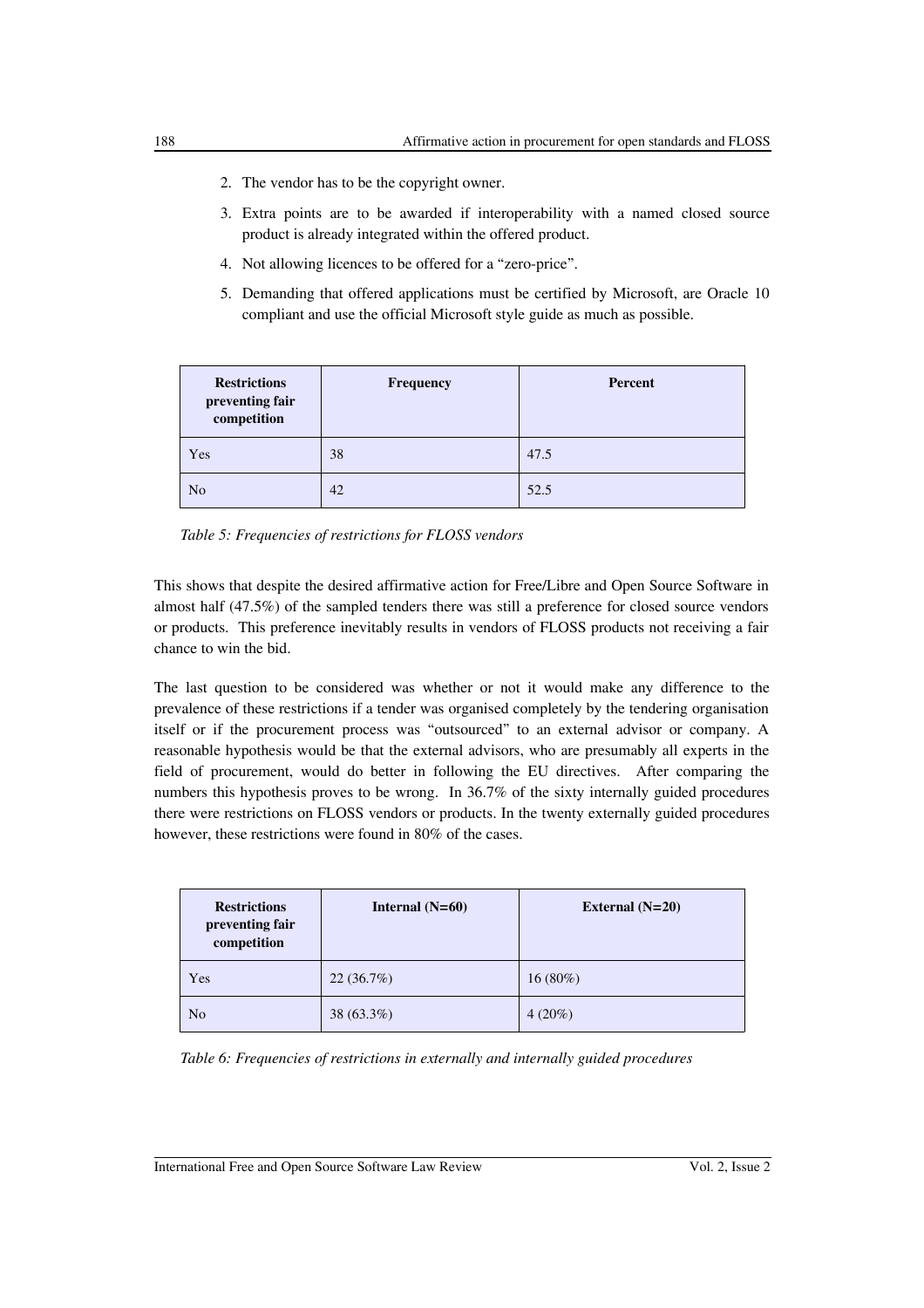# **Conclusion**

This research shows that despite the desired affirmative action for Free/Libre and Open Source Software, in almost half (47.5%) of the tenders there is a preference for closed source vendors or products. Because of this preference vendors of FLOSS products are not given a fair chance to win the bid. There is no level playing field on the software market and government buyers arguably do not act according to the EU treaty principles of equal treatment, non-discrimination and transparency. Further research will try to determine why public sector buyers disregard the EU directives and regulations and how FLOSS vendors experience this behaviour.